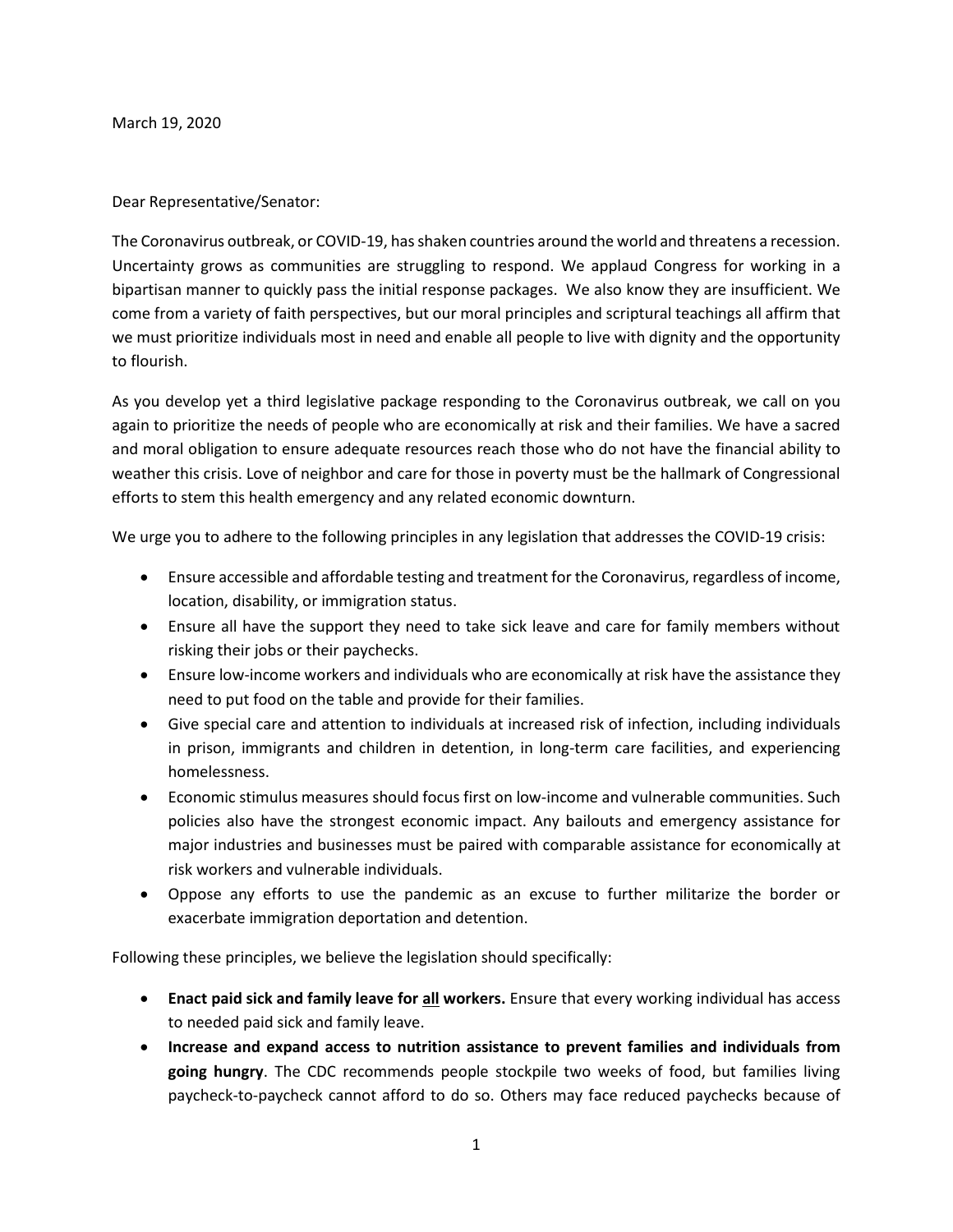reduced hours, and school closures will leave children without access to school lunches and breakfasts. **Increase SNAP benefit levels and allow flexibility in use,** one of the most effective ways to help stimulate the economy and enable stockpiling for self-quarantine.

- **Strengthen, expand and modernize Unemployment Insurance** in order to provide higher benefits, account for the changing workforce (such as the gig economy), and cover workers who may lose their jobs or face new caregiving responsibilities due to the virus (such as school closures). Expand unemployment eligibility to include people whose hours have been reduced due to decreased demand, those whose wages come primarily from tips, those who have run out of sick days, and high-risk populations who need to self-quarantine to protect themselves.
- **Increase health care funding for states so they can adequately respond.** Congress should increase **the federal Medicaid match to states (FMAP)** and **establish a state stabilization fund** so states can adequately address the increased demand for health care and related costs at facilities like Community Health Centers. In the 2009 Recovery Act, the Federal Government picked up all of states' Medicaid costs. Doing so again would enable state and local governments, which are on the front lines of responding to the virus, to focus on providing necessary services.
- **Provide targeted rebate or stimulus checks directed at low-income individuals to most effectively boost the economy.** A targeted \$2,000 per person check to low and moderate income households would immediately inject cash into people's hands. A stimulus check, such as what was included in the 2008 stimulus package, is more targeted than a payroll tax cut and doesn't threaten Social Security. It is delivered quickly in one lump sum and would bring a strong economic boost during a time of economic downturn due to the Coronavirus. A payroll tax cut, while another option, is slower, less targeted, and has a more muted impact. We caution against using this national emergency to pass tax cuts that will fail to produce quick results and favor those with the most resources to weather the crisis. In lieu of a payroll tax cut, expanding EITC-CTC for individuals and households for a three-year period would target the benefits to those who most need it.
- **Fund work-sharing**, which allows businesses to cut hours instead of implementing layoffs. Workers can keep their jobs and maintain their incomes supplemented by Unemployment Insurance.
- **Increase funding for McKinney-Vento grants and the Disaster Housing Assistance Program (DHAP)** in order to reduce the number of people living in homeless encampments. Individuals experiencing homelessness are at increased risk of serious infection because they often live in congregated communities (like shelters and encampments), cannot self-quarantine, and often lack access to running water and other methods to prevent infection.
- **Provide funding to keep childcare centers** in business and support educators in the event that parents unenroll their children or cannot pay their childcare bills.
- **Provide funding for treatment and quarantine, so that those without health insurance can access them.** No one should have to worry about the costs of seeking treatment, which can lead to more people exposed to the virus.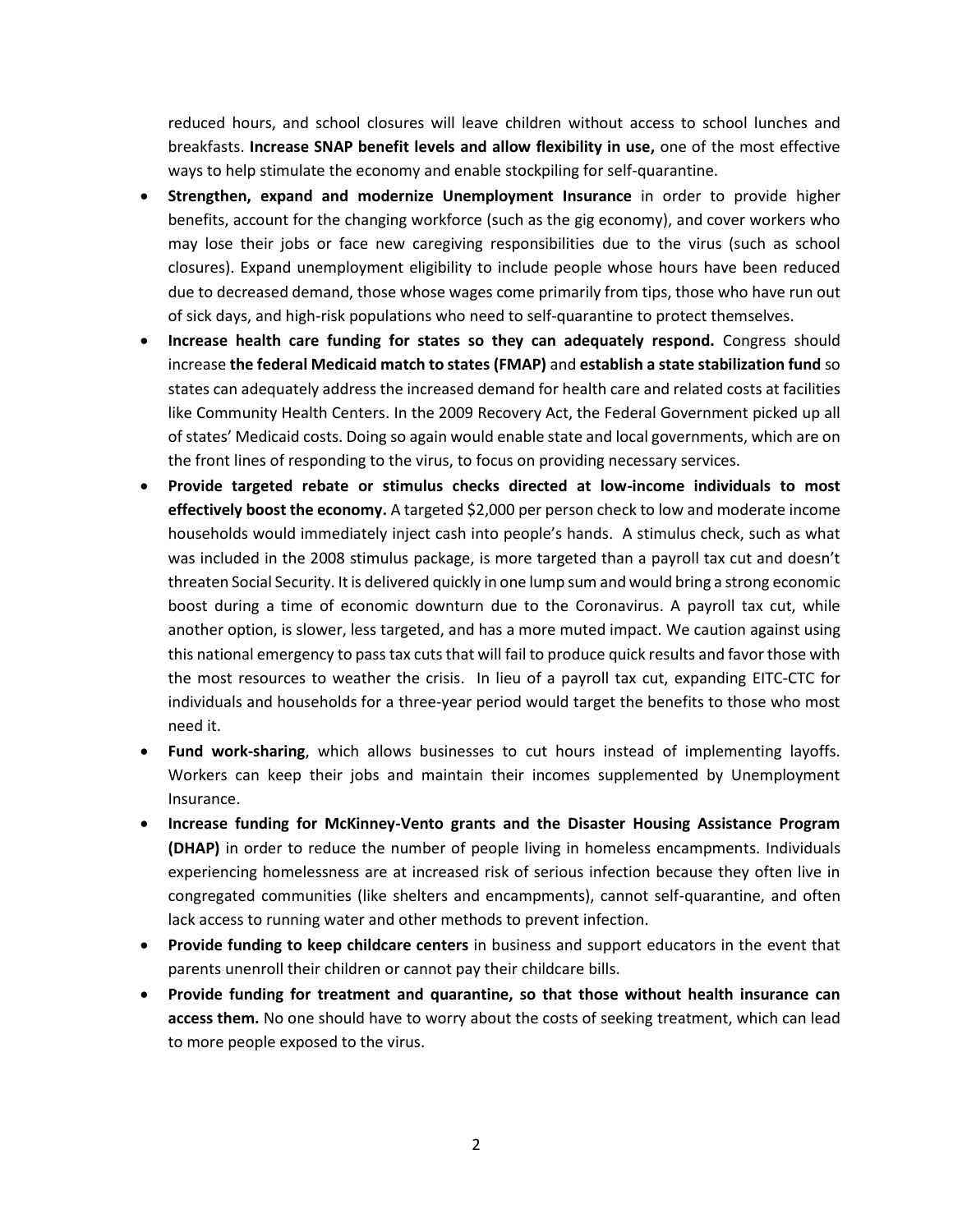We remain grateful for the work you have already done to address this health crisis. We pray for you as you continue your work to address the substantial unmet needs of those in poverty. May the Spirit of God bring you peace and wisdom to promote the common good.

Sincerely,

**Alliance of Baptists American Friends Service Committee American Jewish World Service American Muslim Health Professionals Bayard Rustin Liberation Initiative Bread for the World The Christian Reformed Church Office of Social Justice Church World Service Church of the Brethren Office of Peacebuilding and Policy Churches for Middle East Peace Columban Center for Advocacy and Outreach Conference of Major Superiors of Men Congregation of Our Lady of Charity of the Good Shepherd, U.S. Provinces Disciples Center for Public Witness Disciples Refugee and Immigration Ministries The Episcopal Church Evangelical Lutheran Church in America Faith in Public Life Franciscan Action Network Friends Committee on National Legislation Islamic Relief USA Jesuit Conference Office of Justice and Ecology Jewish Council for Public Affairs Jewish Women International Justice Revival Leadership Conference of Women Religious MAZON: A Jewish Response to Hunger**